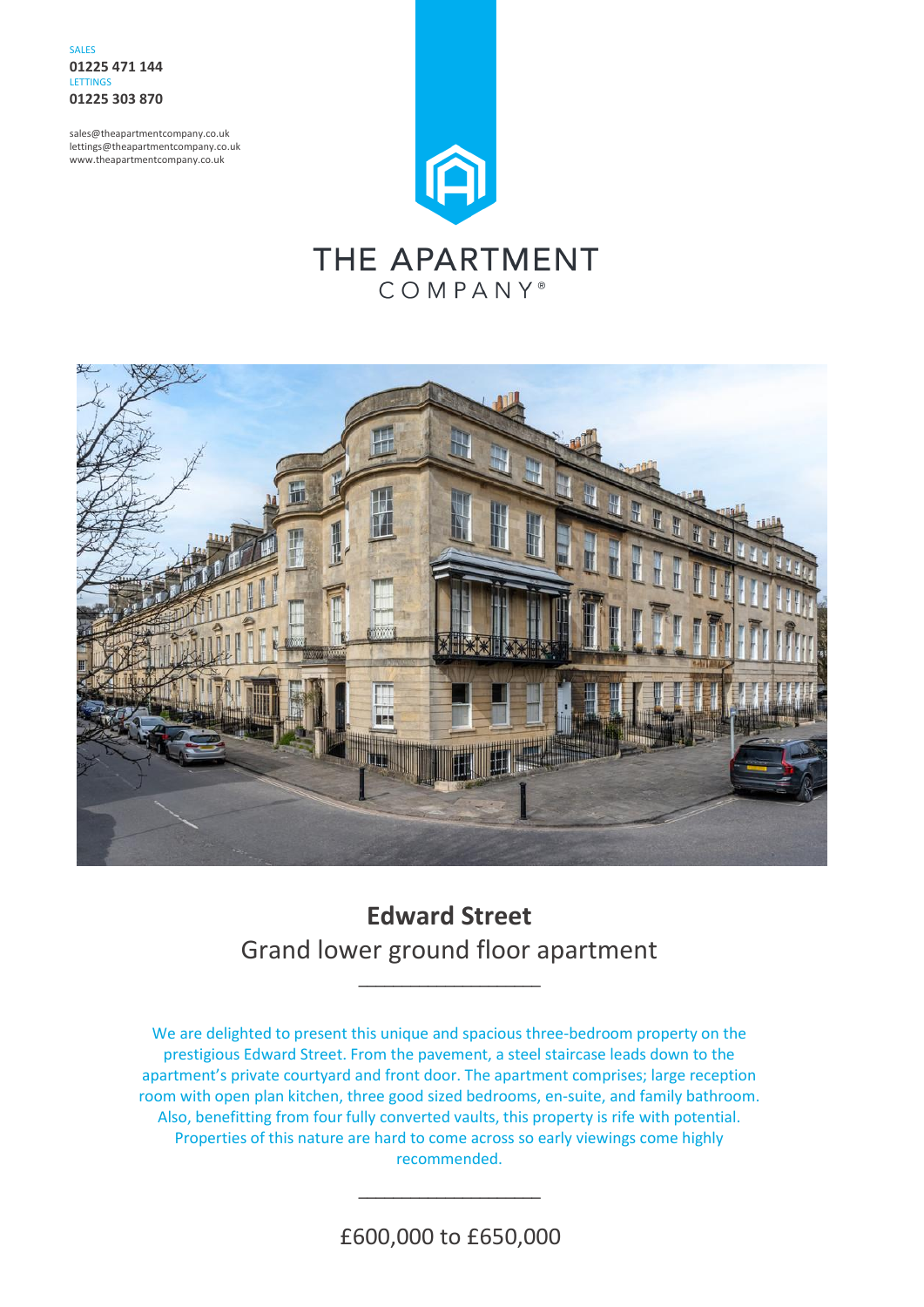# Private, bright and spacious

\_\_\_\_\_\_\_\_\_\_\_\_\_\_\_\_\_\_\_\_\_\_\_\_\_\_\_\_\_\_\_\_\_\_\_\_\_\_\_\_\_\_\_\_\_\_\_\_\_\_\_\_\_\_\_\_\_\_\_\_\_\_\_

\_\_\_\_\_\_\_\_\_\_\_\_\_\_\_\_\_\_\_\_\_\_\_\_\_\_\_\_\_\_\_\_\_\_\_\_\_\_\_\_\_\_\_\_\_\_\_\_\_\_\_\_\_\_\_\_\_\_\_\_\_\_\_

Grade ll listed | Georgian | Three spacious bedrooms | Converted vaults | Private front door | Private courtyard | Close to town centre | Approx. 1494 Sq. Ft.

#### ENTRANCE HALL

Private front door leads into a spacious entrance hall. Door to converted vaults. Step up into

#### SITTING ROOM

#### **25' 11" x 17' 10" (7.9m x 5.44m)**

Three large sash windows to front elevation. Two wall mounted radiators. Wooden flooring. Spotlights. Door to study.

#### KITCHEN

## **16' 1" x 7' 10" (4.9m x 2.39m)**

Modern fitted kitchen featuring a range of wall and base units with black worktops over and integrated lighting, double oven with five ring gas hob and extractor fan over, 1.5 sink with mixer tap over, integrated dishwasher, washing machine and microwave. Door to courtyard. Wall mounted radiator.

#### MASTER BEDROOM

## **16' 2" x 12' 8" (4.93m x 3.86m)**

Two sash windows to front elevation. Two shelved alcoves, one with hanging rail. Wall mounted radiator. Cream carpet.

#### SECOND BEDROOM

**12' 0" x 9' 6" (3.66m x 2.9m)**

Sash window to rear elevation. Two built in storage cupboards. Wall mounted radiator. Cream carpet. Door to en-suite.

#### **ENSUITE**

Window to side elevation. Bath with shower over. Wash hand basin. Low level WC. Vanity cabinet. Tiled walls and floors. Extractor fan.

#### THIRD BEDROOM

#### **11' 8" x 8' 1" (3.56m x 2.46m)**

Sash window to front elevation. Wall mounted radiator. Wooden floor.

#### BATHROOM

White suite comprising: bath with shower over, low level WC, wash hand basin with storage below and vanity mirror. Vanity cabinet. Wall mounted towel rail. Extractor fan. Tiled floor and splash prone areas.

#### **VAULTS**

Four converted vaults. Fully tanked. Laminated wooden flooring. Plug sockets in every vault. Window to rear elevation in vault two.





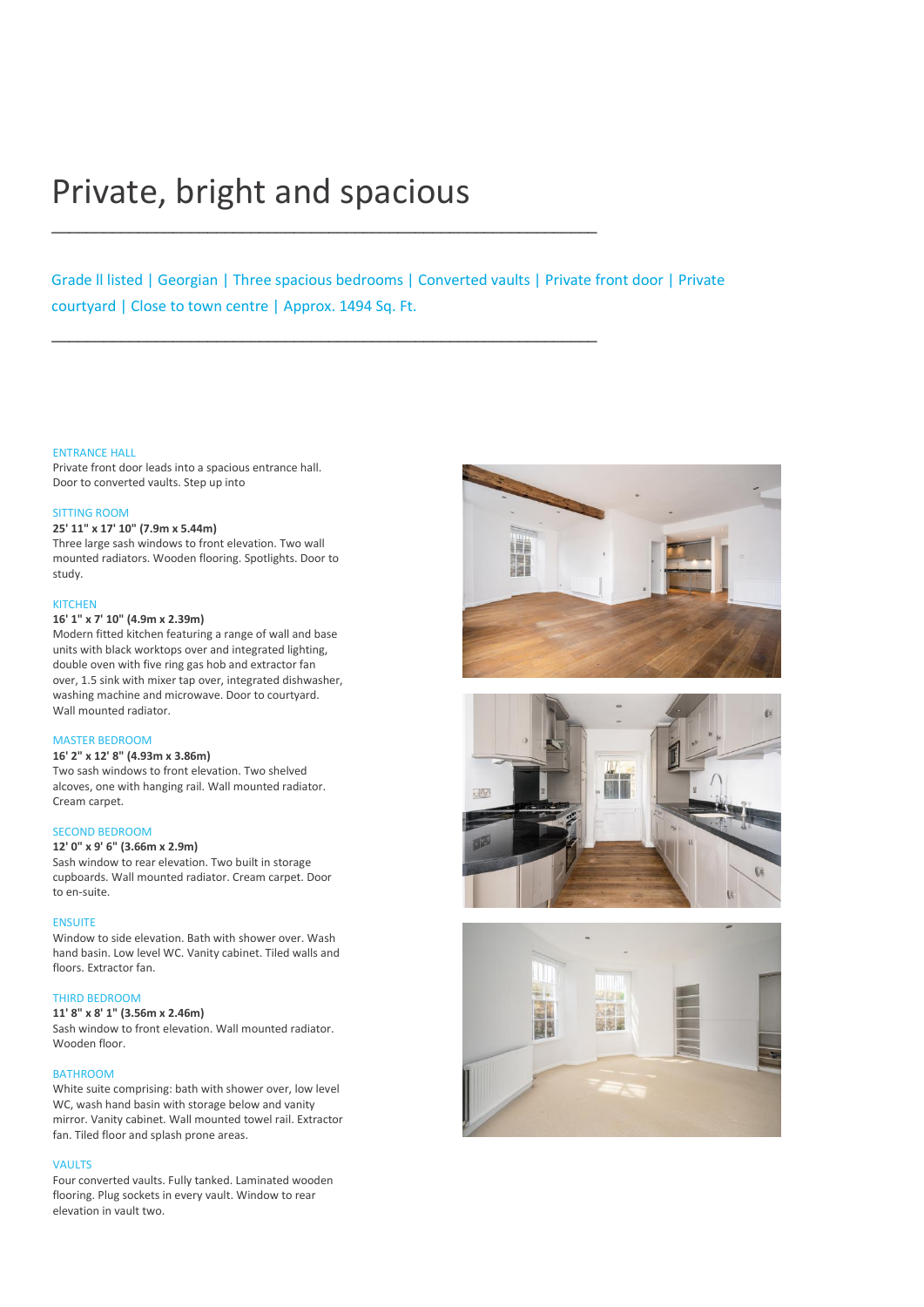

## ADDITIONAL INFORMATION

Tenure: Leasehold Lease Years Remaining: TBC Management Company: West of England Service Charge: Circa £550 per annum Ground Rent: TBC Council Tax Band: D Local Authority: Bath and North East Somerset Parking: Residents permit

VIEWING ARRANGEMENTS Viewings via the sole agents only:

The Apartment Company 4 Queen Street Bath





Sales **01225 471 144**

BA1 1HE

Lettings **01225 303 870**

sales@theapartmentcompany.co.uk lettings@theapartmentcompany.co.uk www.theapartmentcompany.co.uk